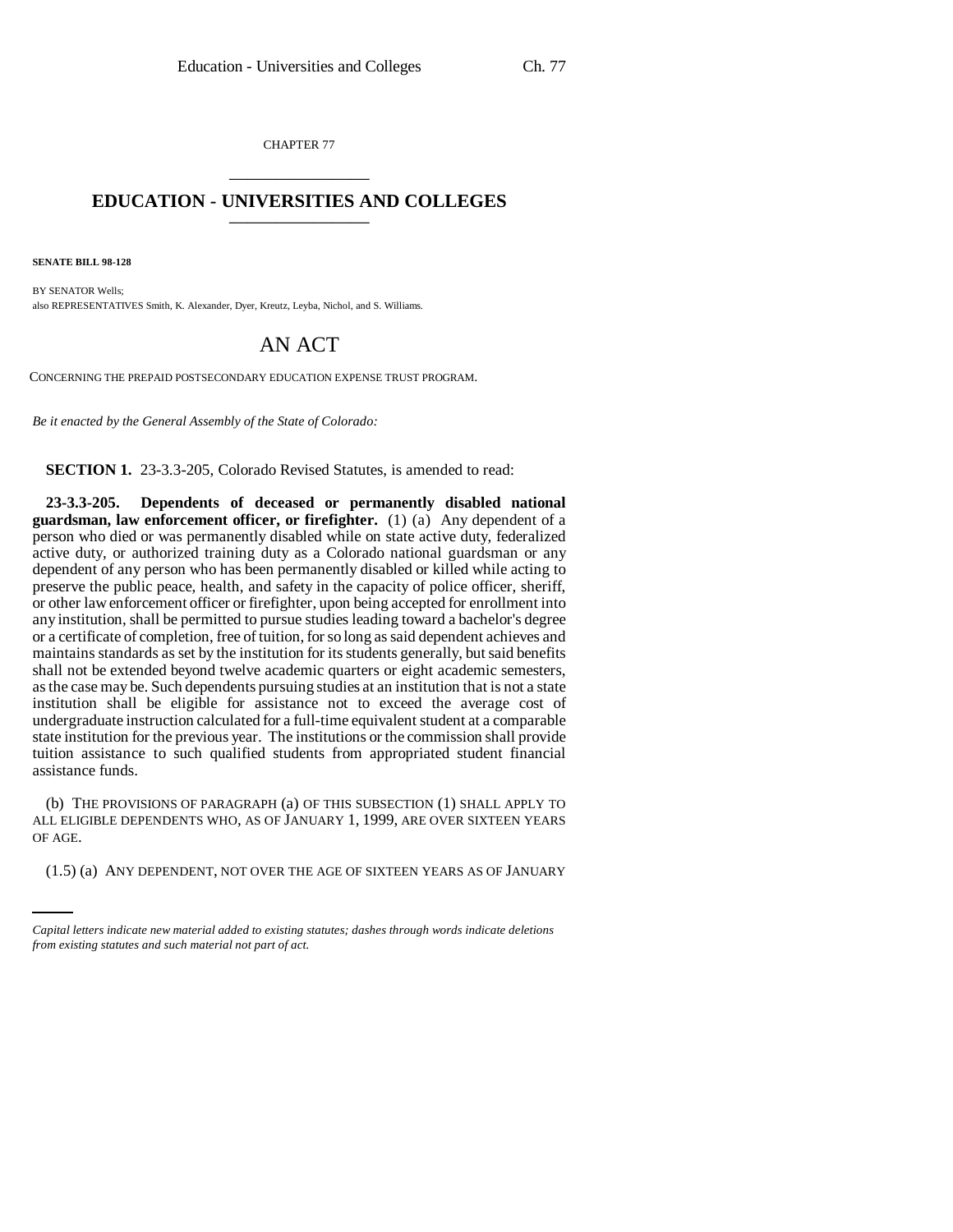## Ch. 77 Education - Universities and Colleges

1, 1999, OF A PERSON WHO DIED OR WAS PERMANENTLY DISABLED WHILE ON STATE ACTIVE DUTY, FEDERALIZED ACTIVE DUTY, OR AUTHORIZED TRAINING DUTY AS A COLORADO NATIONAL GUARDSMAN OR ANY DEPENDENT OF ANY PERSON WHO HAS BEEN PERMANENTLY DISABLED OR KILLED WHILE ACTING TO PRESERVE THE PUBLIC PEACE, HEALTH, AND SAFETY IN THE CAPACITY OF POLICE OFFICER, SHERIFF, OR OTHER LAW ENFORCEMENT OFFICER OR FIREFIGHTER, UPON BEING ACCEPTED FOR ENROLLMENT INTO ANY INSTITUTION, SHALL BE ENTITLED TO FINANCIAL ASSISTANCE FOR THE PURSUIT OF STUDIES LEADING TOWARD A BACHELOR'S DEGREE OR A CERTIFICATE OF COMPLETION. FINANCIAL ASSISTANCE UNDER THIS PARAGRAPH (a) SHALL BE IN THE FORM OF THE PURCHASE OF AN ADVANCE PAYMENT CONTRACT OR CONTRACTS PURSUANT TO PART 2 OF ARTICLE 3.1 OF THIS TITLE.

(b) (I) IF THE SURVIVING PARENT OR LEGAL GUARDIAN OF A DEPENDENT ELIGIBLE FOR BENEFITS UNDER PARAGRAPH (a) OF THIS SUBSECTION (1.5) NOTIFIES THE COMMISSION ON OR BEFORE ONE YEAR OF THE DEPENDENT BECOMING ELIGIBLE, THE COMMISSION SHALL PURCHASE IN ITS NAME ON BEHALF OF THE DEPENDENT FOUR HUNDRED TWENTY TUITION UNITS FOR THE ESTIMATED FIRST PAYOUT DATE.

(II) IF THE ADVANCE PAYMENT CONTRACTS ARE INSUFFICIENT TO PAY ALL OF THE TUITION COSTS FOR ANY ELIGIBLE DEPENDENT UNDER THIS PARAGRAPH (b), THE INSTITUTION OR THE COMMISSION SHALL PROVIDE ADDITIONAL TUITION ASSISTANCE TO SUCH QUALIFIED DEPENDENTS FROM APPROPRIATED FINANCIAL ASSISTANCE FUNDS.

(III) IF AN ELIGIBLE DEPENDENT UNDER THIS PARAGRAPH (b) PURSUES STUDIES AT AN INSTITUTION THAT IS NOT A STATE INSTITUTION, THE DEPENDENT SHALL BE ELIGIBLE FOR ASSISTANCE NOT TO EXCEED THE AVERAGE COST OF UNDERGRADUATE INSTRUCTION CALCULATED FOR A FULL-TIME EQUIVALENT STUDENT AT A COMPARABLE STATE INSTITUTION FOR THE PREVIOUS YEAR.

(c) (I) IF THE COMMISSION IS NOTIFIED OF AN ELIGIBLE DEPENDENT MORE THAN ONE YEAR AFTER THE DEPENDENT BECOMES ELIGIBLE, THE COMMISSION SHALL PURCHASE IN ITS NAME ON BEHALF OF THE DEPENDENT THE NUMBER OF TUITION UNITS THAT MAY BE PURCHASED FOR THE AMOUNT THAT THE COMMISSION WOULD HAVE PAID TO PURCHASE FOUR HUNDRED TWENTY UNITS ON OR BEFORE ONE YEAR AFTER THE DEPENDENT BECAME ELIGIBLE.

(II) IF THE ADVANCE PAYMENT CONTRACTS ARE INSUFFICIENT TO PAY ALL OF THE TUITION COSTS FOR ANY ELIGIBLE DEPENDENT UNDER THIS PARAGRAPH (c), THE INSTITUTION OR THE COMMISSION SHALL PROVIDE ADDITIONAL TUITION ASSISTANCE TO SUCH QUALIFIED DEPENDENTS FROM APPROPRIATED FINANCIAL ASSISTANCE FUNDS, BUT ANY FINANCIAL ASSISTANCE IN ADDITION TO THE ADVANCE PAYMENT CONTRACTS SHALL NOT INCLUDE ANY AMOUNTS THAT WOULD HAVE BEEN INCLUDED WITHIN THE ADVANCE PAYMENT CONTRACT IF IT HAD BEEN PURCHASED WITHIN ONE YEAR OF THE DEPENDENT BECOMING ELIGIBLE.

(III) IF AN ELIGIBLE DEPENDENT UNDER THIS PARAGRAPH (c) PURSUES STUDIES AT AN INSTITUTION THAT IS NOT A STATE INSTITUTION, THE DEPENDENT SHALL BE ELIGIBLE FOR ASSISTANCE NOT TO EXCEED THE AVERAGE COST OF UNDERGRADUATE INSTRUCTION CALCULATED FOR A FULL-TIME EQUIVALENT STUDENT AT A COMPARABLE STATE INSTITUTION FOR THE PREVIOUS YEAR LESS ANY AMOUNTS EXCLUDED PURSUANT TO SUBPARAGRAPH (II) OF THIS PARAGRAPH (c) DUE TO THE ADVANCE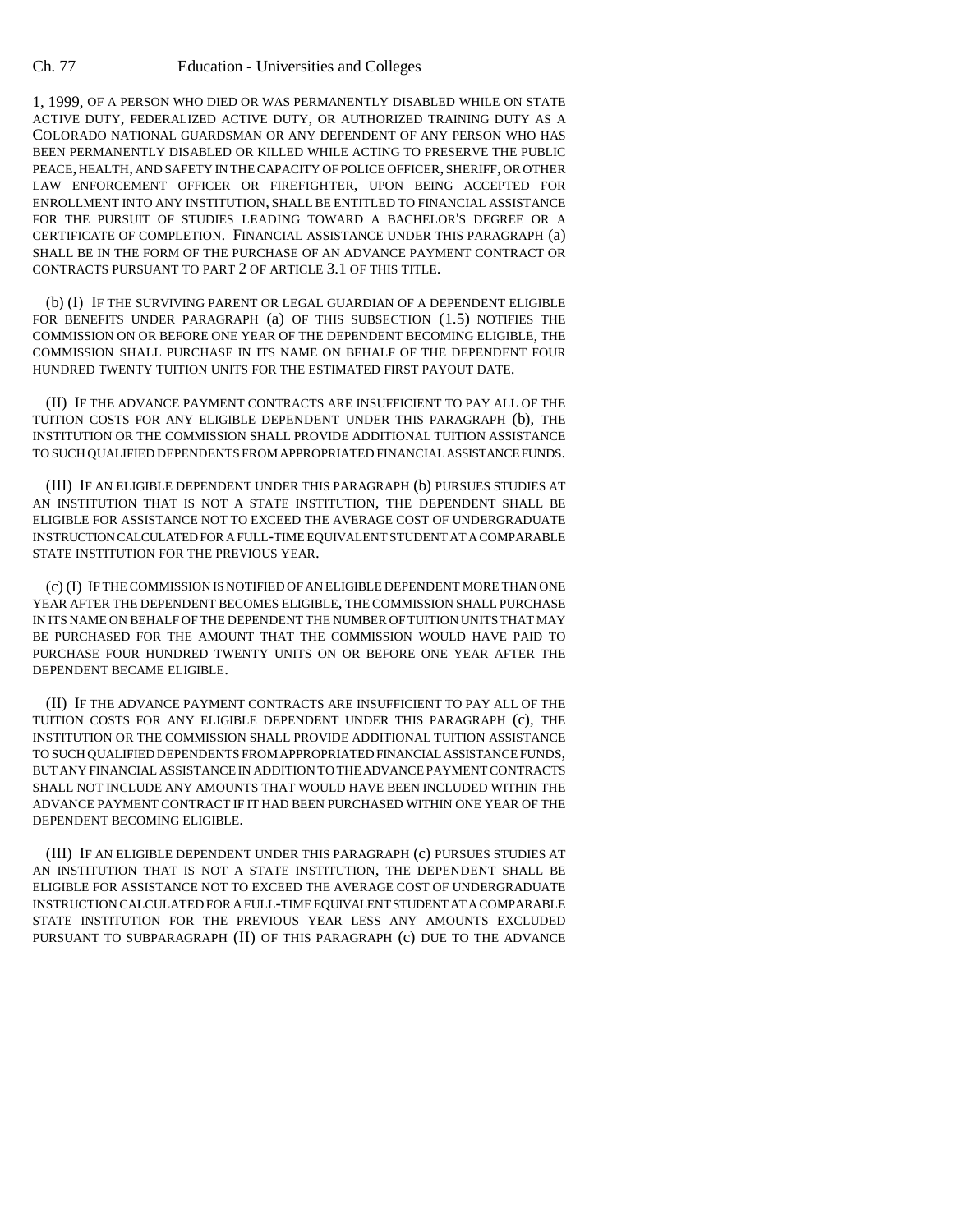PAYMENT CONTRACT NOT HAVING BEEN PURCHASED WITHIN ONE YEAR OF THE DEPENDENT BECOMING ELIGIBLE.

(d) AN ELIGIBLE DEPENDENT MAY APPLY FOR ASSISTANCE THROUGH THE PREPAID TUITION CONTRACTS UNDER THIS SUBSECTION (1.5) AT ANY TIME UNTIL THE DEPENDENT REACHES THE AGE OF TWENTY-FIVE. IF A DEPENDENT FOR WHOM A PREPAID TUITION CONTRACT WAS PURCHASED REACHES THE AGE OF TWENTY-FIVE WITHOUT HAVING USED ANY OR ALL OF THE TUITION UNITS, THE COMMISSION SHALL REQUEST A REFUND OF THE CONTRACT THAT SHALL BE PAID TO THE GENERAL FUND; EXCEPT THAT, IF AN ELIGIBLE DEPENDENT IS ENROLLED IN AN INSTITUTION OF HIGHER EDUCATION AT THE TIME THE DEPENDENT REACHES THE AGE OF TWENTY-FIVE, THE PREPAID TUITION CONTRACT SHALL NOT BE REFUNDED SO LONG AS THE DEPENDENT IS STILL ENROLLED IN AN INSTITUTION OF HIGHER EDUCATION AND IS ELIGIBLE TO RECEIVE ASSISTANCE UNDER THIS SECTION.

(2) Benefits under this section shall be allowed only to those qualified dependents who are not eligible for educational benefits provided by the federal government. and those qualified dependents whose eligibility for benefits under this section is determined pursuant to paragraph (b) of subsection (3) of this section must also be determined by the commission to be in need of financial assistance.

(3) (a) An individual who was permanently disabled while on state active duty, federalized active duty, or authorized training duty as a Colorado national guardsman is permanently disabled for the purpose of determining eligibility of dependents to qualify for educational benefits if such individual is ineligible for retention as a member of the national guard and is unable to engage in any substantial full-time gainful activity by reason of medically determinable physical or mental impairment which can be expected to result in death or which has lasted for a continuous period of not less than twelve months and exists at the time the dependent seeks entry into an institution.

(b) An individual who has been permanently disabled while acting to preserve the public peace, health, and safety in the capacity of police officer, sheriff, or other law enforcement officer or firefighter is permanently disabled for the purpose of determining eligibility of dependents to qualify for educational benefits if such individual is, as a result of the disability, unable to perform in the position to which he or she was regularly assigned at the time he or she became disabled.

**SECTION 2.** Part 2 of article 3.1 of title 23, Colorado Revised Statutes, is amended BY THE ADDITION OF A NEW SECTION to read:

**23-3.1-225. Confidentiality of records.** (1) NOTWITHSTANDING THE PROVISIONS OF PART 2 OF ARTICLE 72 OF TITLE 24, C.R.S., THE FOLLOWING DATA, INFORMATION, AND RECORDS RELATING TO THE PREPAID EXPENSE TRUST FUND SHALL BE KEPT CONFIDENTIAL BY THE AUTHORITY, AND THE AUTHORITY SHALL DENY THE RIGHT OF ACCESS TO OR INSPECTION OF SUCH DATA, INFORMATION, AND RECORDS EXCEPT AS PROVIDED IN SUBSECTION (2) OF THIS SECTION:

(a) DATA AND INFORMATION COLLECTED BY OR FURNISHED TO OR ON BEHALF OF THE AUTHORITY IN CONNECTION WITH THE PREPAID EXPENSE TRUST FUND MAINTAINED AND ADMINISTERED BY THE AUTHORITY UNDER THIS PART 2, INCLUDING ALL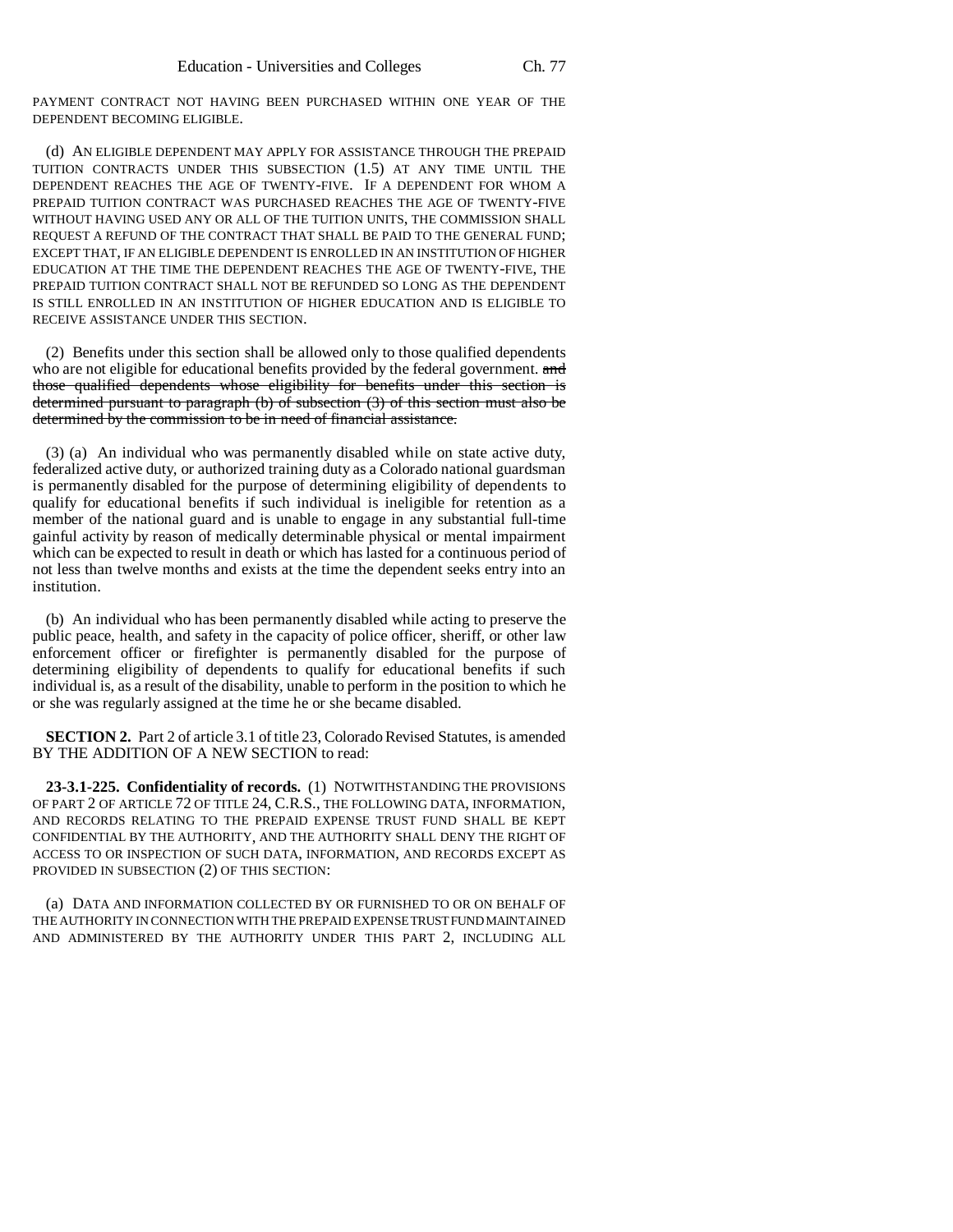INFORMATION SUBMITTED BY PURCHASERS OF ADVANCE PAYMENT CONTRACTS;

(b) RECORDS, DATA, AND INFORMATION COMPILED, HELD, MAINTAINED, OR DISSEMINATED BY OR ON BEHALF OF THE AUTHORITY IN CONNECTION WITH THE PREPAID EXPENSE TRUST FUND, EXCEPT FOR INFORMATION COMPILED IN THE REPORT PURSUANT TO SUBSECTION (2) OF THIS SECTION; AND

(c) TRADE SECRETS, COMMERCIAL DATA, OR FINANCIAL DATA DEVELOPED OR OBTAINED BY OR ON BEHALF OF THE AUTHORITY IN CONNECTION WITH THE PREPAID EXPENSE TRUST FUND.

(2) NOTWITHSTANDING THE PROVISIONS OF SUBSECTION (1) OF THIS SECTION:

(a) THE AUTHORITY MAY DISCLOSE AND MAY PROVIDE THE RIGHT OF ACCESS TO OR INSPECTION OF ANY DATA, INFORMATION, OR RECORDS AS PROVIDED IN AN ADVANCE PAYMENT CONTRACT OR CONTRACTS, TO AGENTS OR REPRESENTATIVES OF PROFESSIONALS ENGAGED BY THE AUTHORITY, OR IF THE PURCHASER OR PURCHASERS OF THE ADVANCE PAYMENT CONTRACT OR CONTRACTS HAVE CONSENTED IN WRITING TO THE DISCLOSURE TO THIRD PARTIES;

(b) THE AUTHORITY MAY DISCLOSE AND PROVIDE THE RIGHT OF ACCESS TO THE REPORTS CONCERNING THE PREPAID EXPENSE TRUST FUND THE AUTHORITY IS REQUIRED TO PREPARE PURSUANT TO SECTION 23-3.1-221.

(3) NO CAUSE OF ACTION SHALL ARISE AGAINST A PERSON FOR DISCLOSING CONFIDENTIAL INFORMATION IN VIOLATION OF SUBSECTION (1) OF THIS SECTION UNLESS THE ACT OR OMISSION GIVING RISE TO THE CAUSE OF ACTION WAS INTENTIONAL OR GROSSLY NEGLIGENT.

**SECTION 3.** 24-72-202 (6) (b), Colorado Revised Statutes, is amended BY THE ADDITION OF A NEW SUBPARAGRAPH to read:

**24-72-202. Definitions.** As used in this part 2, unless the context otherwise requires:

(6) (b) "Public records" does not include:

(III) DATA, INFORMATION, AND RECORDS RELATING TO THE COLORADO PREPAID POSTSECONDARY EDUCATION EXPENSE TRUST FUND ESTABLISHED IN SECTION 23-3.1-206.7 (5), C.R.S.

**SECTION 4.** 23-3.1-206.7 (5) (a), Colorado Revised Statutes, is amended to read:

**23-3.1-206.7. Education expense program - feasibility study.** (5) (a) The Colorado prepaid postsecondary education expense trust fund is hereby created. The prepaid expense trust fund shall consist of moneys remitted by purchasers AND RECEIVABLES FOR MONEYS DUE TO BE REMITTED in accordance with advance payment contracts, moneys acquired from governmental and private sources, and general fund appropriations, if any. All interest derived from the deposit and investment of moneys in the prepaid expense trust fund shall be credited to the fund. At the end of any fiscal year, all unexpended and unencumbered moneys in the prepaid expense trust fund shall remain therein and shall not be credited or transferred to the general fund or any other